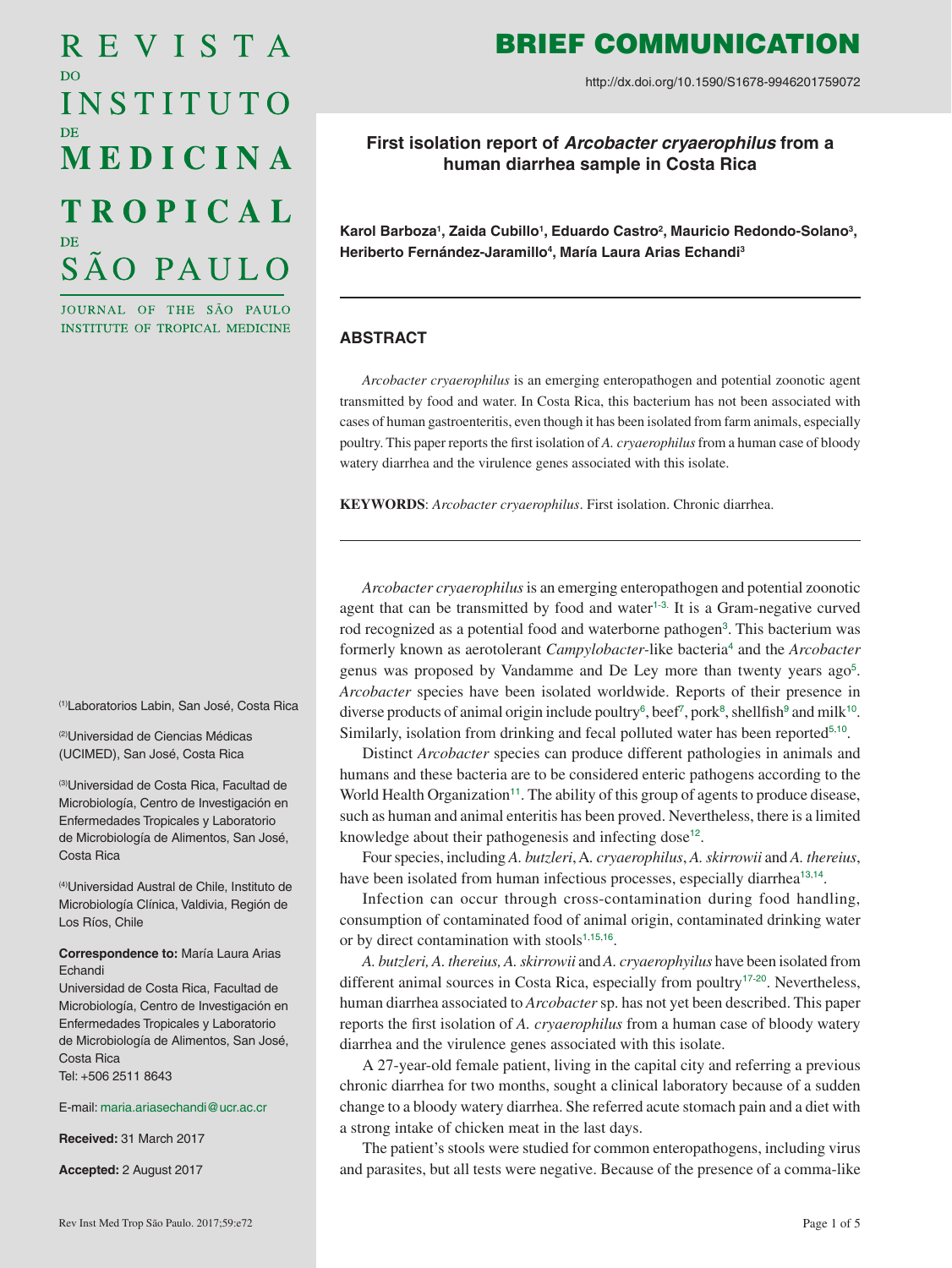rod in a smear coming from a colony isolated in blood agar aerobically cultured, and since the culture of *Arcobacter* is not part of common clinical microbiology laboratory routine in Costa Rica, the sample was sent to the Food and Water Microbiology Laboratory, University of Costa Rica, where the detection and identification of this microorganism was carried out. During the period of analysis, the patient did not receive any antibiotic and, when contacted again, referred to be healthy and without any further problems.

<span id="page-1-2"></span><span id="page-1-1"></span>For analysis, 1 g of the sample was transferred into tubes containing 10 mL of *Arcobacter* enrichment broth developed by Houf that was aerobically incubated at 30 °C for 48 h[21](#page-3-0). After this time, *Arcobacter* isolation was performed using the membrane filtration technique<sup>21</sup>. Briefly, 100 mL of enrichment media were inoculated onto a sterile 0.45 µm pore size nitrocellulose membrane filter placed on the surface of non-selective blood agar plates, based on the Cape Town protocol<sup>[22](#page-3-0)</sup>. Plates were left at room temperature for one hour. After removing the filter, plates were aerobically incubated at 30 °C for up to 5 days. Suspicious colonies were selected, checked by Gram staining and oxidase test. Gram-negative isolates showing a positive oxidase test and a curved shape were seeded on blood agar plates in order to have a pure culture before performing PCR identification.

<span id="page-1-3"></span>*Arcobacter* isolates were identified by PCR. DNA extraction was performed using the boiling lysis method. PCR technique described by Harmon and Wesley<sup>23</sup> was employed for identification at the genus level. Briefly, PCR amplification was performed in a reaction mixture (50 µL) containing Tris-HCl buffer (pH 7.4),  $0.2 \text{ mM dNTP}, 1.5 \text{ mM MgCl}_2, 1 \mu\text{M of each primer},$ 1.5 U- of *Taq* polymerase (Oxoid) and 5 µL of template DNA. The *Arcobacter* genus-specific 16S rRNA fragment was amplified using the forward primer Arco I (5´-AGAGATTAGCCTGTATTGTATC-3´) and the reverse primer Arco II (5´-TAGCATCCCCGCTTCGAATGA-3´) (*19*). The thermocycling program was as follows: 94 °C for 4 min; 94 °C for 1 min, 56 °C for 1 min and 72 °C for 1 min (25 cycles); and 72 °C for 7 min. Analysis of PCR products was done by electrophoresis (60 V, 1.5 h) in 1.5% agarose gels (w/v) with Mass Ruler (100-1000 bp) and GelRed staining. Positive *Arcobacter* identification was reported when a product of 1,223 bp was obtained.

<span id="page-1-4"></span>To differentiate *Arcobacter* isolates at the species level, the multiplex-PCR assay described by Douidah *et al*. [24](#page-3-0) was used. Briefly, amplification of the specific fragments was done with the forward primer Arco F (5´-GCTAGAGGAAGAGAAATCAA-3´) and the reverse primers ButR (5´-TCCTGATACAAGATAATTGTACG-3´), TherR (5´-GCAACCTCTTTGGCTTACGAA-3´), CibR

(5´-CGAACAGGATTCTCACCTGT-3´), and SkiR (5´-TCAGGATACCATTAAAGTTATTGATG-3´) for *A. butzleri* (2,061 bp), *A. thereius* (1,590 bp), *A. cibarius* (1,125 bp), and *A. skirrowii* (198 bp), respectively. Amplification of the 395-bp fragment from *A. cryaerophilus* was done with the primers CriF (5´-CAGAGGAAGAGAAATCAAAT-3´) and CriR (5´-CCCACTATTCCATCAGTGAG-3´). Template preparation and reaction mixture were prepared as described above. Amplification was performed using the Veriti™ 96-Well Thermal Cycler (Applied Biosystems, Foster City, USA). The thermocycling program was as follows: 94 °C for 4 min; 94 °C for 45 s, 58 °C for 45 s and 72 °C for 2 min (30 cycles); and 72 °C for 7 min. PCR products were separated by electrophoresis in 2% GelRedstained (Sigma) agarose. Gels and UV light was used for visualization. The reference strain *A. butzleri* UACH001 was used as positive control, as well as a previously identified isolate of *A. cryaerophilus.*

<span id="page-1-5"></span>Virulence genes were identified using the protocol described by Douidah *et al.*[25](#page-3-0), which includes 9 different virulence genes. Primers used are described in [Table 1.](#page-2-0)

<span id="page-1-0"></span>PCR amplification was performed in a reaction mixture (50 µL) containing Tris-HCl buffer (pH 7.4), 0.2 mM dNTP, 1.5 mM  $MgCl<sub>2</sub>$ , 2 µM of each primer, 1.5 U/µL of *Taq* polymerase (Oxoid) and 2 µL of template DNA.

The thermocycling program was: 94 °C for 3 min; 94 °C for 145 s, 56 °C for 45 s and 72 °C for 45 s. (32 cycles); and 72 °C for 3 min. Analysis of PCR products was done by electrophoresis (60 V, 1.5 h) in 1.5% agarose gels (w/v) with Mass Ruler (100-1000 bp) and GelRed staining.

Isolation of *Arcobacter* from Costa Rican food products has been well documented. In poultry, Villalobos *et al.*[17](#page-3-0) reported a 17.3% frequency from chicken viscera used for human consumption and Fallas-Padilla *et al.*[18](#page-3-0) have reported a 56% frequency from chicken breast samples. Also, a 6.5% isolation frequency has been described for the whole poultry production chain. From minced meat, a 48% frequency has been reported by Córdoba *et al.*[20](#page-3-0). However, despite the fact that *Arcobacter* has been isolated from food products of animal origin in Costa Rica, there are no reports about the presence of this bacterium in stool samples from humans suffering from diarrhea.

*Arcobacter* has been reported as an organism associated with intestinal infections in humans since 1987, and *A. butzleri* and *A. cryaerophilus* have been associated with abortion and enteritis in animals and with diarrhea and bacteremia in adults and children<sup>[26](#page-3-0)</sup>.

<span id="page-1-6"></span>In this study, *Arcobacter* was isolated from a human stool sample of a diarrheic patient and identified as *A. cryaerophilus.* This is the first case in Costa Rica. To our knowledge, few cases of *A. cryaerophilus* infection have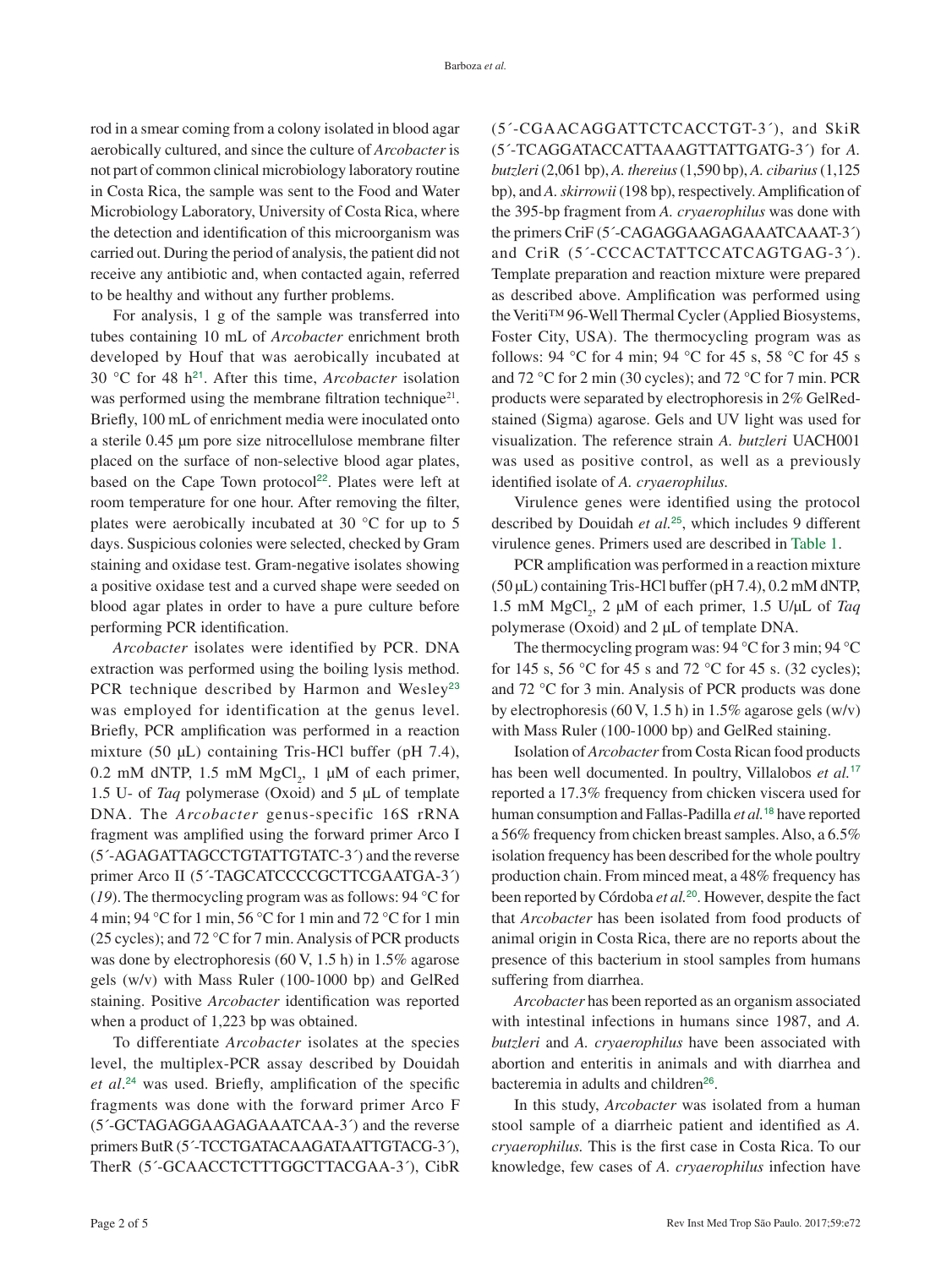| <b>Primer</b> | Target gen | <b>Sequence</b>                  | Size (bp) |
|---------------|------------|----------------------------------|-----------|
| cadF-F        | cadF       | <b>TTACTCCTACACCGTAGT</b>        | 283       |
| cadF-R        |            | AAACTATGCTAACGCTGGTT             |           |
| ciaB-F        | ciaB       | <b>TGGGCAGATGTGGATAGAGCTTGGA</b> | 284       |
| ciaB-R        |            | TAGTGCTGGTCGTCCCACATAAAG         |           |
| cj1349-F      | cj1349     | CCAGAAATCACTGGCTTTTGAG           | 659       |
| cj1349-R      |            | <b>GGGCATAAGTTAGATGAGGTTCC</b>   |           |
| mviN-F        | mviN       | TGCACTTGTTGCAAAACGGTG            | 294       |
| mviN-R        |            | TGCTGATGGAGCTTTTACGCAAGC         |           |
| pldA-F        | pldA       | TTGACGAGACAATAAGTGCAGC           | 293       |
| pldA-R        |            | CGTCTTTATCTTTGCTTTCAGGGA         |           |
| tlyA-F        | tlyA       | CAAAGTCGAAACAAAGCGACTG           | 230       |
| tlyA-R        |            | <b>TCCACCAGTGCTACTTCCTATA</b>    |           |
| irgA-F        | irgA       | TGCAGAGGATACTTGGAGCGTAACT        | 437       |
| irgA-R        |            | GTATAACCCCATTGATGAGGAGCA         |           |
| hecA-F        | hecA       | GTGGAAGTACAACGATAGCAGGCTC        | 537       |
| hecA-R        |            | GTCTGTTTTAGTTGCTCTGCACTC         |           |
| hecB-F        | hecB       | <b>CTAAACTCTACAAATCGTGC</b>      | 528       |
| hecB-R        |            | <b>CTTTTGAGTGTTGACCTC</b>        |           |

<span id="page-2-0"></span>**Table 1 -** [Sequence of nucleotides used as primers for detection of](#page-1-0) *Arcobacter* virulence genes

<span id="page-2-1"></span>been reported so far<sup>[27](#page-3-0)-[30](#page-3-0)</sup>; the latest one being reported by Figueras *et al.*[30](#page-3-0) in 2014 from a 26-year-old Spanish male that presented bloody diarrhea and had no comorbidities. Low incidence of human disease from *A. cryaerophilus* may be due to the difficulty in recognizing or identifying this bacteria, because of their slow growth rate and the use of specific multiplex PCR methods for its identification<sup>[26](#page-3-0),[31](#page-3-0)</sup>.

<span id="page-2-6"></span><span id="page-2-5"></span><span id="page-2-4"></span>Virulence genes are denominated as putatives due to the amino acid structures and functions corresponding to other genomic structures already characterized in other bacterial species like Campylobacter<sup>[32](#page-3-0)</sup>. Nine different putative virulence genes were searched in the *A. cryaerophilus* strain isolated. From these, four were detected, including cadF, cj1349, plda and ciaB. The cadF and cj1349 genes encode fibronectin-binding proteins that promote the bacterial adherence to intestinal cells. The cadF also induces the bacterial internalization through the ATPase activation. The plda gene encodes an A phospholipase of the external membrane and it is also associated with reticulocyte lysis<sup>[33](#page-4-0)</sup>. The ciaB gene translates invasion proteins that are injected into host cell through a T-type III secretion system and translocates virulence factors to the interior of the cell[34](#page-4-0). All these virulence genes were present in the isolate obtained from the human stool sample in Costa Rica, strongly suggesting a potential role of this organism as the causative agent of to the disease.

<span id="page-2-3"></span><span id="page-2-2"></span>Earlier papers have suggested that the presence of *Arcobacter* species in poultry and minced meat from Costa Rica may represent a public health risk, and control measures should be developed by both industry and consumers to minimize this risk. This first isolation of *A. cryaerophilus* from a human stool sample demonstrates that virulent strains of this bacterium have the potential to colonize susceptible individuals producing diarrheal disease and should be considered during differential diagnosis of human gastroenteritis. Isolation and characterization of this bacterium might be cumbersome, but it is feasible, especially in modern times in which selective media might be used and filtration method has proved to be effective. Nevertheless, further studies are needed to establish a correlation between the presence of genes and their expression *in vitro*.

### **REFERENCES**

- 1. [Collado L, Figueras MJ. Taxonomy, epidemiology, and clinical](#page-0-0)  [relevance of the genus Arcobacter. Clin Microbiol Rev.](#page-0-0)  [2011;24:174-92.](#page-0-0)
- 2. [Levican A, Alkeskas A, Günter C, Forsythe SJ, Figueras MJ.](#page-0-1)  [Adherence to and invasion of human intestinal cells by](#page-0-1)  [Arcobacter species and their virulence genotypes. Appl Environ](#page-0-1)  [Microbiol. 2013;79:4951-7.](#page-0-1)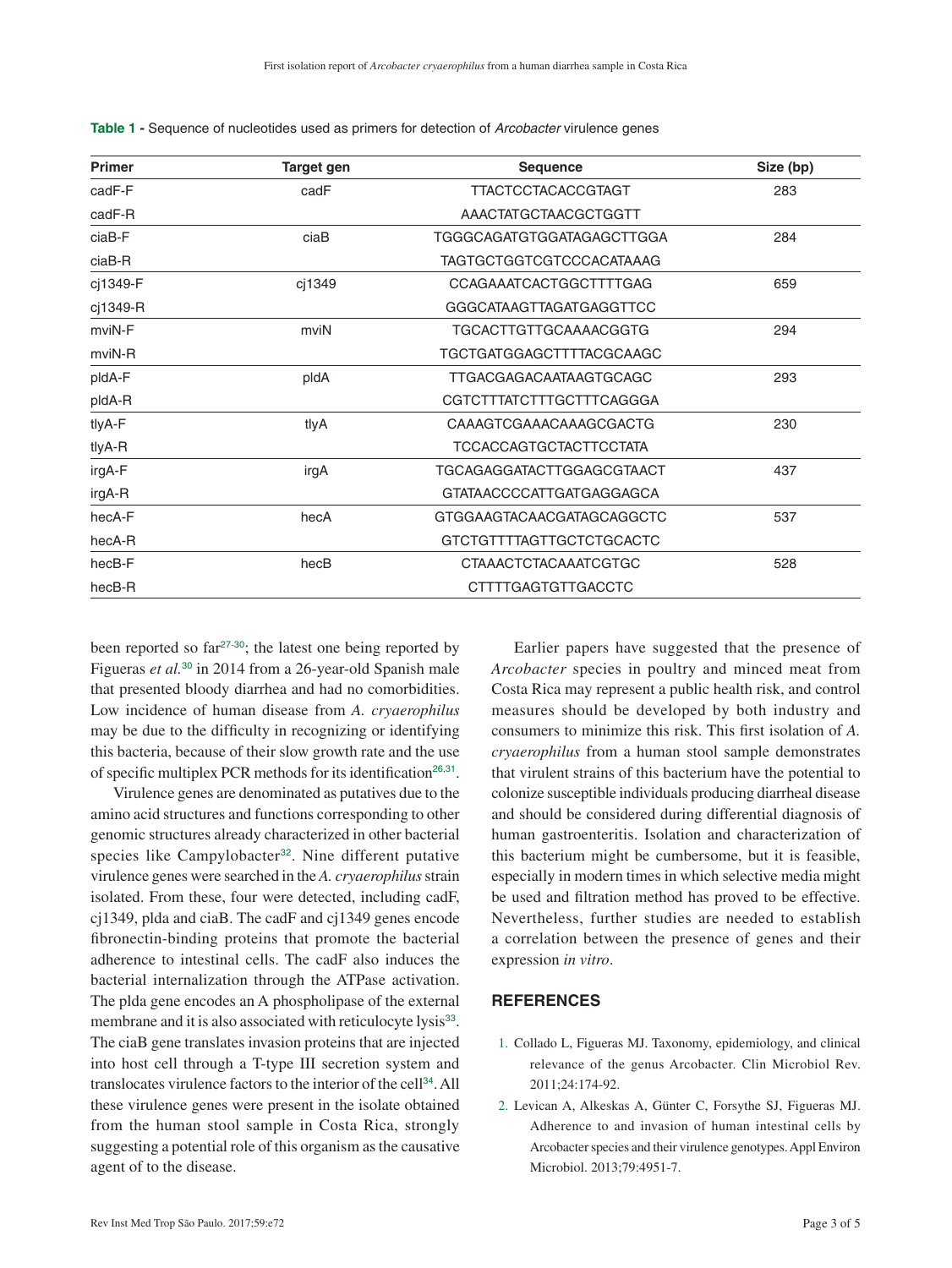- <span id="page-3-0"></span>3. [Shah AH, Saleha AA, Zunita Z, Murugaiyah M. Arcobacter - an](#page-0-1)  [emerging threat to animals and animal origin food products?](#page-0-1)  [Trends Food Sci Technol. 2011;22:225-36](#page-0-1)
- 4. [Merga JY, Leatherbarrow AJ, Winstanley C, Benett M, Hart CA,](#page-0-2)  [Miller WG, et al. Comparison of Arcobacter isolation methods,](#page-0-2)  [and diversity of Arcobacter spp. in Cheshire, United Kingdom.](#page-0-2)  [Appl Environ Microbiol. 2011;77:1646-50.](#page-0-2)
- 5. [Vandamme P, Falsen E, Rossau R, Hoste B, Segers P, Tytgat R,](#page-0-3)  [et al. Revision of Campylobacter, Helicobacter and Wolinella](#page-0-3)  [taxonomy: emendation of generic descriptions and proposal](#page-0-3)  [of Arcobacter gen. nov. Int J Syst Bacteriol. 1991;41:88-103.](#page-0-3)
- 6. [Atabay HI, Aydin F, Houf K, Sahin M, Vandamme P. The](#page-0-4)  [prevalence of Arcobacter spp. on chicken carcasses sold in](#page-0-4)  [retail markets in Turkey, and identification of the isolates using](#page-0-4)  [SDS-PAGE. Int J Food Microbiol. 2003;81:21-8.](#page-0-4)
- 7. [Rivas L, Fegan N, Vanderlinde P. Isolation and characterization of](#page-0-5)  [Arcobacter butzleri from meat. J Food Microbiol. 2004;91:31-](#page-0-5) [41.](#page-0-5)
- 8. [Van Driessche E, Houf K. Characterization of the Arcobacter](#page-0-6)  [contamination on Belgian pork carcasses and raw retail pork.](#page-0-6)  [Int J Food Microbiol. 2007;118:20-6.](#page-0-6)
- 9. [Collado L, Guarro J, Figueras MJ. Prevalence of Arcobacter in](#page-0-7)  [meat and shellfish. J Food Prot. 2009;72:1102-6.](#page-0-7)
- 10. [Collado L, Inza I, Guarro J, Figueras MJ. Presence of Arcobacter](#page-0-8)  [spp. in environmental water correlates with high levels of fecal](#page-0-8)  [pollution. Environ Microbiol. 2008;10:1635-40.](#page-0-8)
- 11. [Phillips C. Arcobacters as emerging human foodborne pathogens.](#page-0-9)  [Food Control. 2001;12:1-6.](#page-0-9)
- 12. [Lehner A, Tasara T, Stephan R. Relevant aspects of Arcobacter](#page-0-10)  [spp. as potential foodborne pathogen. Int J Food Microbiol.](#page-0-10)  [2005;102:127-35.](#page-0-10)
- 13. [Vandenberg O, Dediste A, Houf K, Ibekwem S, Souayah H,](#page-0-11)  [Cadranel S, et al. Arcobacter species in humans. Emerg Infect](#page-0-11)  [Dis. 2004;10:1863-7](#page-0-11)
- 14. [Van den Abeele A, Vogelaers D, Van Hende J, Houf K. Prevalence](#page-0-12)  [of Arcobacter species among humans, Belgium, 2008-2013.](#page-0-12)  [Emerg Infect Dis. 2014;20:1731-4](#page-0-12)
- 15. [Wybo I, Breynaert J, Lauwers S, Lindenburg F, Houf K. Isolation](#page-0-13)  [of Arcobacter skirrowii from a patient with chronic diarrhea.](#page-0-13)  [J Clin Microbiol. 2004;42:1851-2.](#page-0-13)
- 16. [Fera M, La Camera E, Carbone H, Malara D, Pennisi MG](#page-0-14)**.** Pet [cats as carriers of Arcobacter spp. in Southern Italy. J Appl](#page-0-14)  [Microbiol. 2009;106:1661-6.](#page-0-14)
- 17. [Villalobos EG, Jaramillo HF, Ulate CC, Echandi ML. Isolation](#page-0-15)  [and identification of zoonotic species of genus Arcobacter](#page-0-15)  [from chicken viscera obtained from retail distributors of](#page-0-15)  [the metropolitan area of San Jose, Costa Rica. J Food Prot.](#page-0-15)  [2013;76:879-82.](#page-0-15)
- 18. [Fallas-Padilla KL, Rodríguez-Rodríguez CE, Jaramillo HF,](#page-0-16)  [Echandi ML. Arcobacter: comparison of isolation methods,](#page-0-16)  [diversity, and potential pathogenic factors in commercially](#page-0-16)

[retailed chicken breast meat from Costa Rica. J Food Prot.](#page-0-16)  [2014;77:880-4](#page-0-16)

- 19. [Bogantes EV, Fallas-Padilla KL, Rodríguez-Rodríguez CE,](#page-0-16)  [Jaramillo HF, Echandi ML. Zoonotic species of the genus](#page-0-16)  [Arcobacter in poultry from different regions of Costa Rica. J](#page-0-16)  [Food Prot. 2015;78:808-11.](#page-0-16)
- 20. [Córdoba-Calderón O, Redondo-Solano M, Castro Arias E,](#page-0-16)  [Echandi ML. Arcobacter isolation from minced beef samples](#page-0-16)  [in Costa Rica. J Food Prot. In Press 2017](#page-0-16).
- 21. [Houf K, Stephan R. Isolation and characterization of the emerging](#page-1-1)  [foodborne pathogen Arcobacter from human stool. J Microbiol](#page-1-1)  [Methods. 2007;68:408-13.](#page-1-1)
- 22. [Lastovica AJ. Non-jejuni/coli Campylobacter species and](#page-1-2)  [related organisms in poultry, and their relevance in human](#page-1-2)  [and animal disease. In: Fonseca BB, Fernández H, Rossi DA,](#page-1-2)  [editors. Campylobacter spp. and related organisms in poultry:](#page-1-2)  [pathogen-host interactions, diagnosis and epidemiology. New](#page-1-2)  [York: Springer; 2016. p.185-206.](#page-1-2)
- 23. [Harmon KM, Wesley IV. Identification of Arcobacter isolates by](#page-1-3)  [PCR. Lett Appl Microbiol. 1996; 23: 241-244.](#page-1-3)
- 24. [Douidah L, De Zutter L, Vandamme P, Houf K. Identification](#page-1-4)  [of five human and mammal associated Arcobacter species](#page-1-4)  [by novel Multiplex-PCR assay. J Microbiol Methods.](#page-1-4)  [2010;80:281-6.](#page-1-4)
- 25. [Douidah L, De Zutter L, Baré J, De Vos P, Vandamme P,](#page-1-5)  [Vandenberg O, et al. Occurrence of putative virulence genes](#page-1-5)  [in arcobacter species isolated from humans and animals. J Clin](#page-1-5)  [Microbiol. 2012;50:735-41.](#page-1-5)
- 26. [Fernández H, Krause S, Paz Villanueva M. Arcobacter butzleri an](#page-1-6)  [emerging enteropathogen: communication of two cases with](#page-1-6)  [chronic diarrhea. Braz J Microbiol. 2004;35:216-8.](#page-1-6)
- 27. [Hsueh PR, Teng LJ, Yang PC, Wang SK, Chang SC, Ho SW, et](#page-2-1)  [al. Bacteremia caused by Arcobacter cryaerophilus 1B. J Clin](#page-2-1)  [Microbiol. 1997;35:489-91.](#page-2-1)
- 28. [Tee W, Baird R , Dyall-Smith M, Dwyner B. Campylobacter](#page-2-2)  [cryaerophila isolated from a human. J Clin Microbiol.](#page-2-2)  [1988;26:2469-73.](#page-2-2)
- 29. [Woo PC, Chong KT, Leung K, Que T, Yuen K. Identification of](#page-2-2)  [Arcobacter cryaerophilus isolated from a traffic accident victim](#page-2-2)  [with bacteremia by 16S ribosomal RNA gene sequencing.](#page-2-2)  [Diagn Microbiol Infect Dis. 2001;40:125-7.](#page-2-2)
- 30. [Figueras MJ, Levican A, Pujol I, Ballester F, Rabada Quilez](#page-2-2)  [MJ, Gomez-Bertomeu F. A severe case of persistent diarrhea](#page-2-2)  [associated with Arcobacter cryaerophilus but attributed to](#page-2-2)  [Campylobacter sp. and a review of the clinical incidence of](#page-2-2)  [Arcobacter spp. New Microbes New Infect. 2014;2:31-7.](#page-2-2)
- 31. [Kayman T, Atabay HI, Abay S, Hizlisoy H, Molva C, Aydin F.](#page-2-3)  [Human acute gastroenteritis with Arcobacter butzleri. Clin](#page-2-3)  [Microbiol Newsletter. 2012;34:197-9.](#page-2-3)
- 32. [Douidah L, de Zutter L, Baré J, De Vos P, Vandamme P,](#page-2-4)  [Vandenberg O, et al. Occurrence of putative virulence genes](#page-2-4)